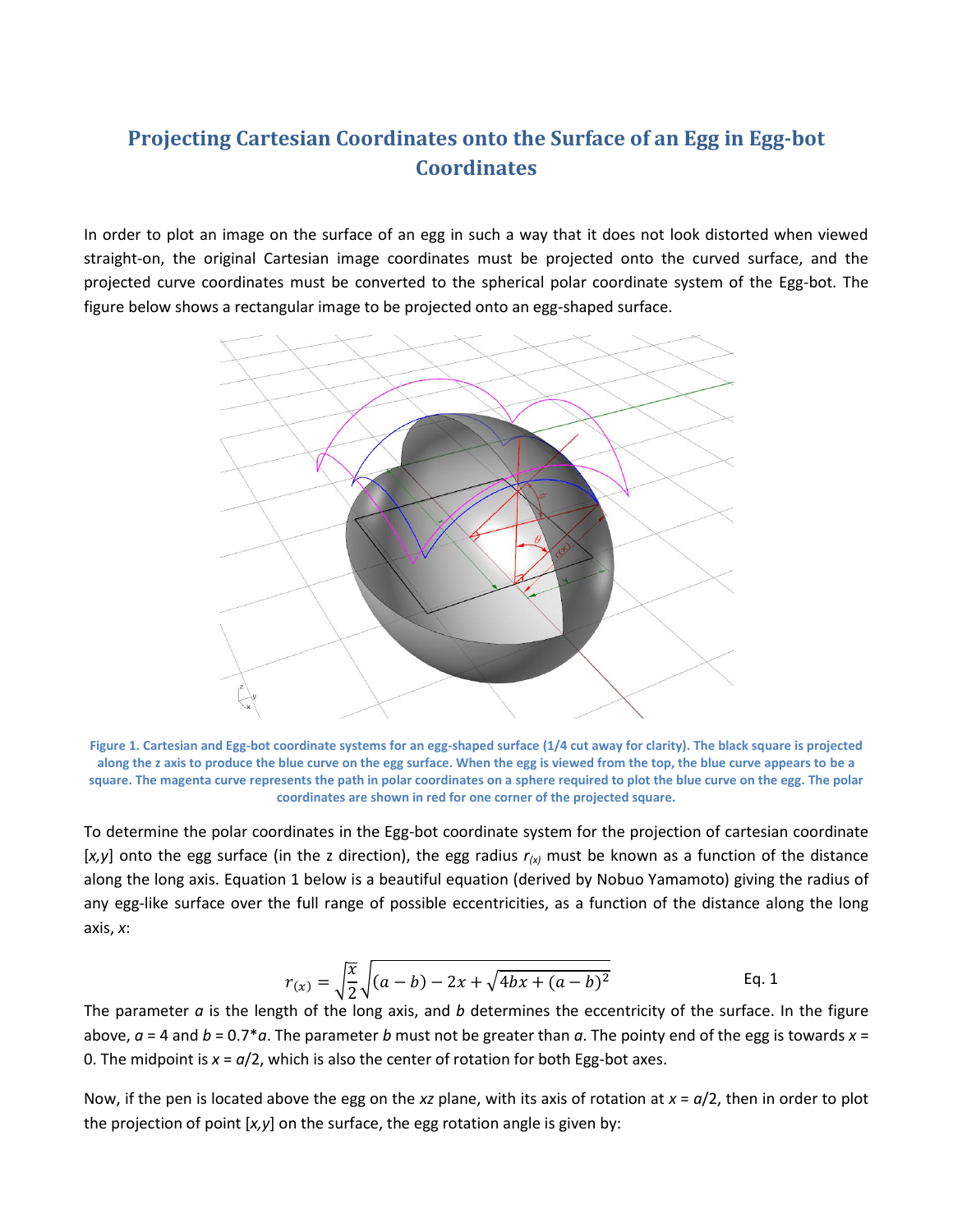$$
\theta = Sin^{-1}\left(\frac{y}{r_{(x)}}\right)
$$
 Eq. 2

and the pen rotation angle is given by:

$$
\emptyset = Tan^{-1}\left(\frac{x - a/2}{r_{(x)}}\right)
$$
 Eq. 3

These equations are more complex than those for projecting onto a sphere, due to the eccentricity of the egg. Another way of thinking of this is that when viewed from the top, the projected image on the egg is square, but the same polar coordinates plotted on a sphere are not, as shown below. Conversely, plotting an image that appears square on a spherical surface onto an egg will result in a curved image.



**Figure 2. Top view of square projected onto egg surface (blue) and path on sphere with the same polar coordinates (magenta).**

## **Matching Model Parameters to Egg Measurements**

The parameter *a* is the length of the egg, and the parameter *b* is determined by the eccentricity of the egg. Given the ratio of the measured maximum diameter of the egg to the length, Eq. 1 above can be solved for its maximum value to determine the ratio of *b* to *a*. The figure below allows *b* to be determined given *a* and the maximum diameter of the egg. For a typical chicken egg, the ratio of *b* to *a* is 0.7. For a sphere, b is zero.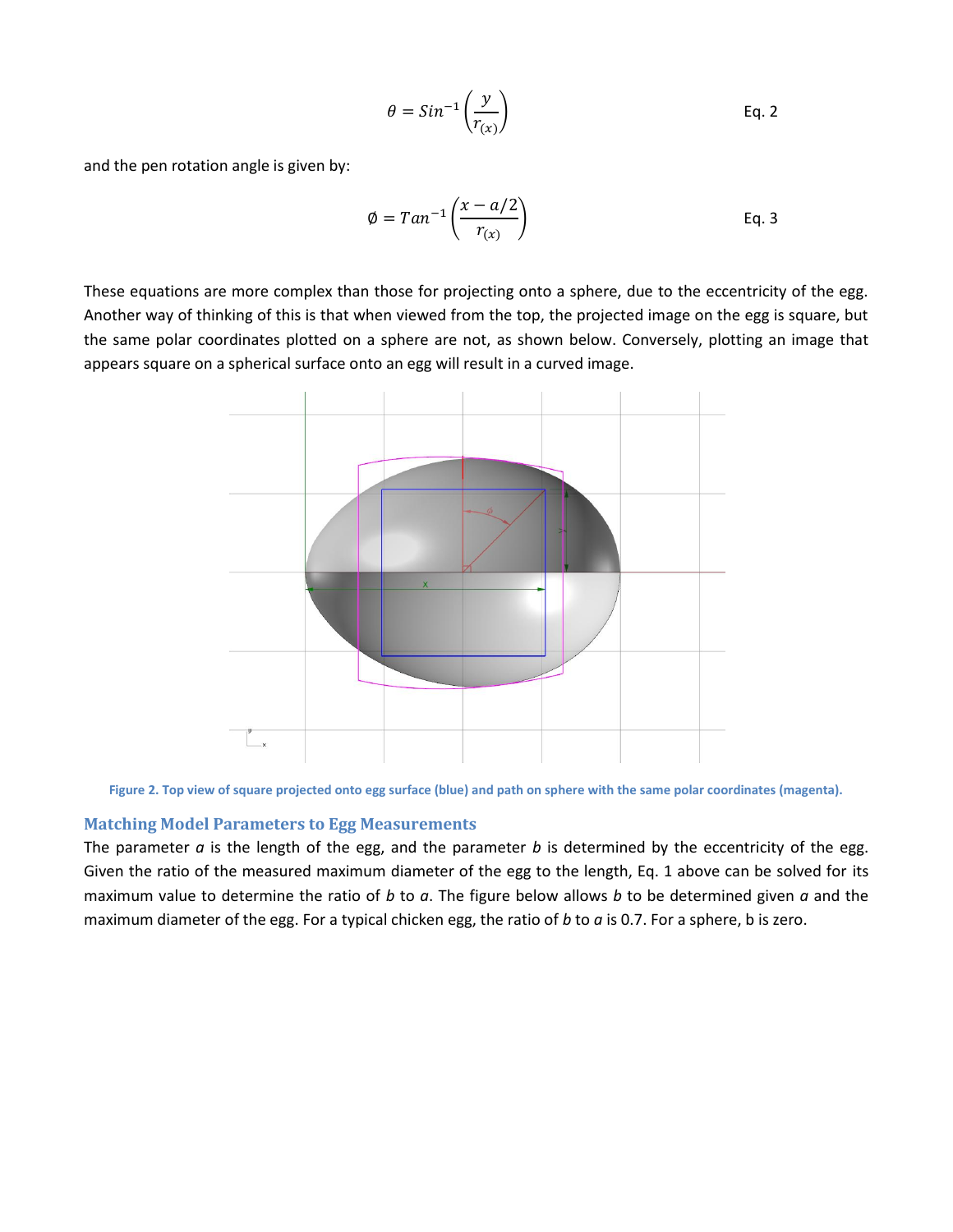

**Figure 3. Look-up table for** *b* **/** *a* **ratio given measured egg dimensions.**

## **Plotting Line Segments of Equal Length on an Egg**

The Egg-bot coordinate system [ $\theta$ ,  $\emptyset$ ] is spherical, but the egg surface does not have constant radius. This means that the length of a 1-degree line segment varies depending on what part of the egg it is drawn on. Equations 2 and 3 can be differentiated to determine the projected arc length for a given rotation of the egg or pen axis.



**Figure 4. Longitudinal arc length per step of pen rotation (black), and latitudinal arc length per step of egg rotation, as a function of pen rotation angle, relative to that for a sphere.**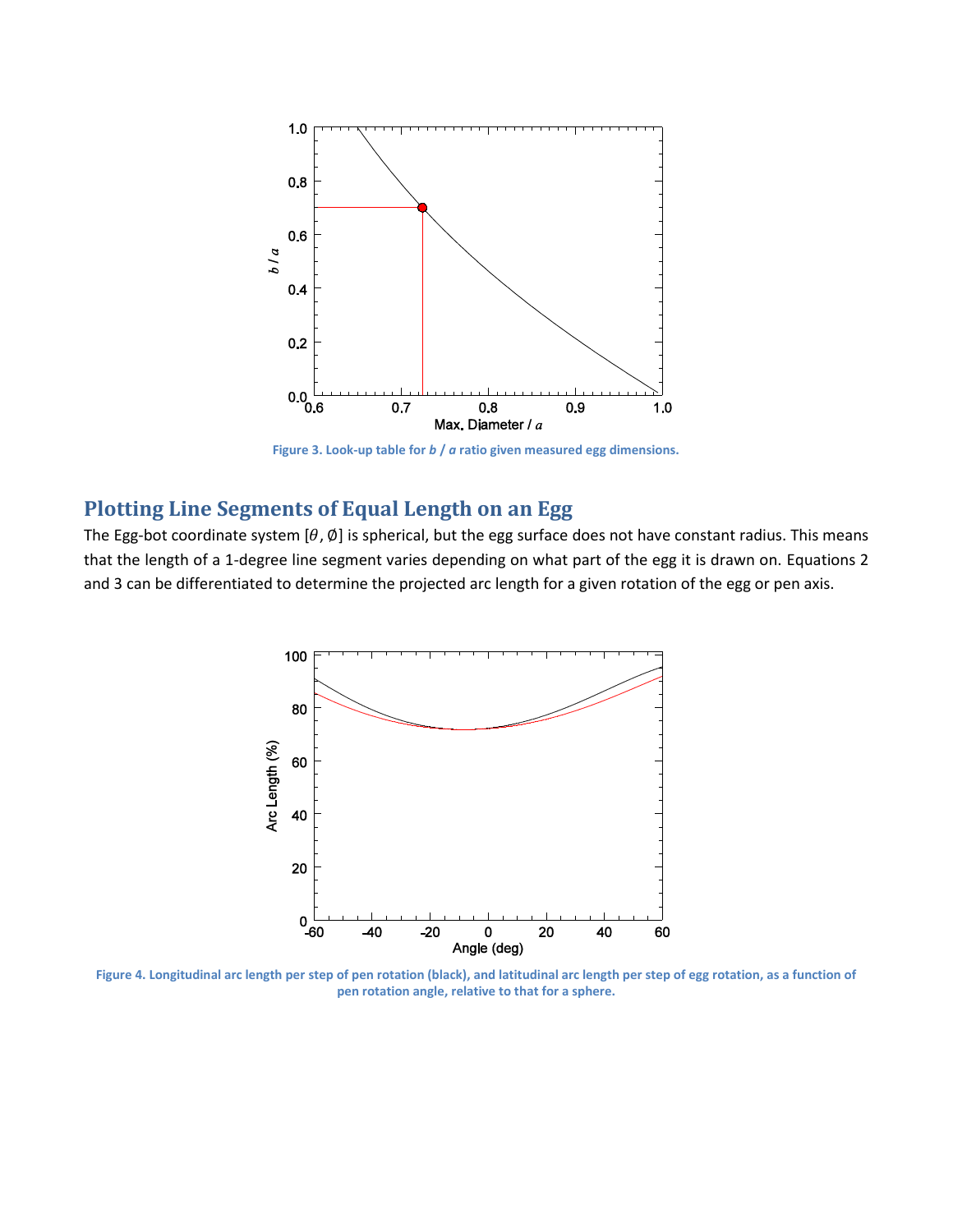

**Figure 5. Arc length per step relative to that at the equator of the egg, for the pen coordinate (black) and egg rotation coordinate (red), as a function of pen rotation angle.**

For example, when the pen is at the pointy end of the egg (-60°), rotating the pen by one step produces a line segment that is 125% what it would be at the equator of the egg. Rotating the egg by one step, however, produces a line only 60% as long as it would at the equator. This is a result of the facts that the diameter of the egg obviously gets smaller at the ends, but also, the surface of the egg deviates from the circular arc of the pen more near the equator of the egg. So, in order to plot text around the top end of an egg so that it appeared to have the same font size as text plotted around the equator, the text would need to be scaled by 0.8 vertically and 1.67 horizontally. This assumes of course that the text size is small enough that a pair of scaling factors is sufficient.

Another way of thinking of this distortion is by comparing the arc length per step on an egg surface to that on a sphere with a diameter of *a*, as shown below.



**Figure 6. Arc length per step relative to that at the equator of a sphere, for the pen coordinate (black) and egg rotation coordinate (red), as a function of pen rotation angle.**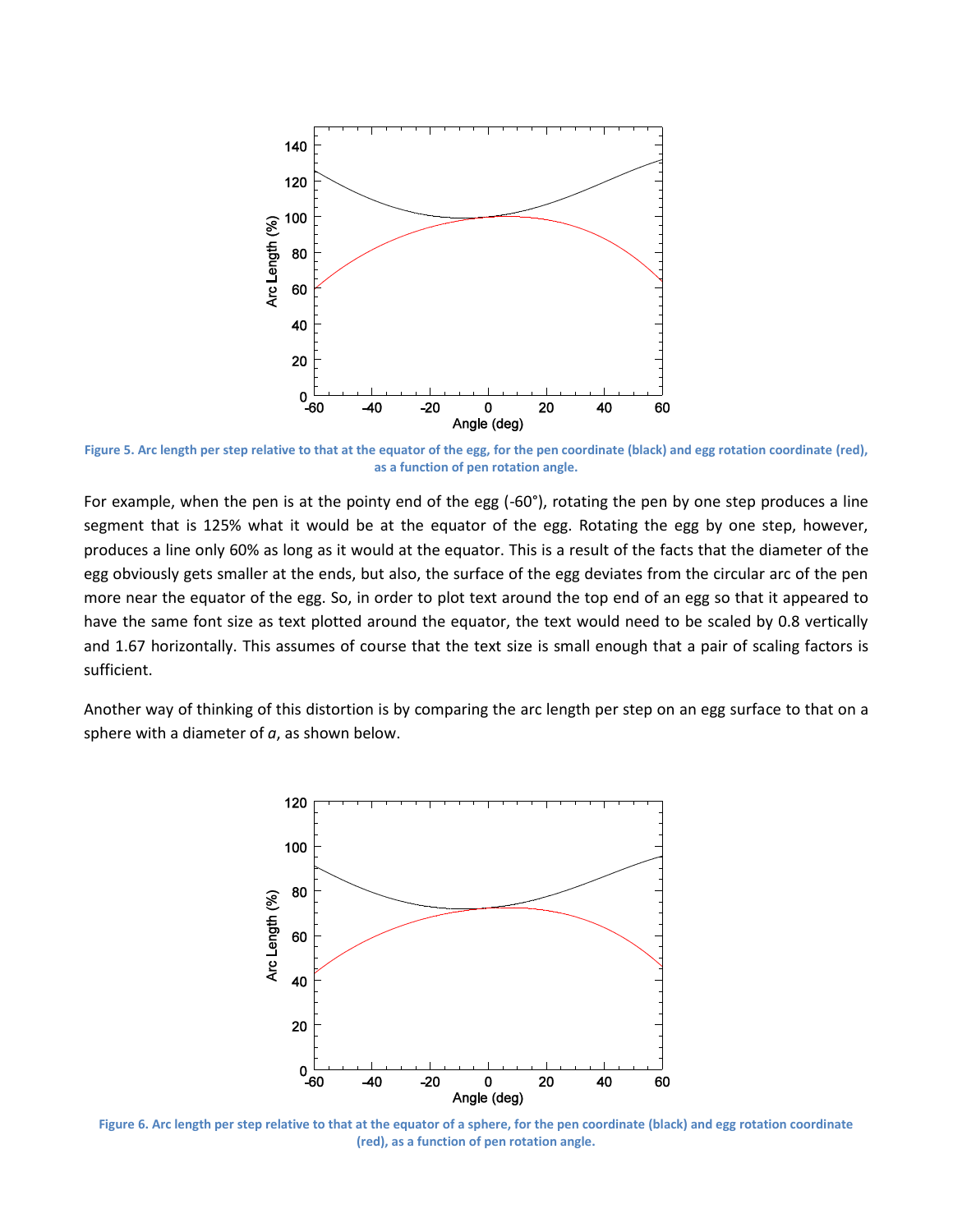For example, when the pen is at the pointy end of the egg (-60°), rotating the pen by one step produces a line segment that is nearly the same as what it would be on a sphere with diameter equal to the length of the egg. Rotating the egg by one step, however, would produce a line only ~40% as long as it would at the equator of that sphere. Also, rotating the egg by one step when the pen is at the equator results in a line only ~75% as long as on a sphere, since the equator of the sphere is larger than that of the egg.

## **Plotting Straight Lines on an Egg**

Plotting a straight latitude or longitude line around an egg is trivial. Plotting a line parallel to a longitude line on an egg, as shown below, is more difficult.



**Figure 7. Equator and meridian lines (green and red) are easily plotted using one axis of the Egg-bot. Plotting lines parallel to a longitudinal line (blue) requires rotation around both axes.**

The process of computing a parallel line to a meridian line is equivalent to projecting a line, which lies on the Cartesian plane parallel to the x axis and with ends that intersect with the egg surface, onto the surface of the egg. From Equation 1 above, the Cartesian x coordinates for the endpoints of a line a distance *y* from the x axis would therefore be the solutions to  $r(x) = y$ . The Egg-bot coordinates would be computed by evaluating Equations 2 and 3 over this range of *x*, holding *y* constant. In order to plot the line all the way around the egg, the path would need to be repeated, with  $2(90^{\circ} - \theta)$  added to the  $\theta$  coordinates.

For example, the  $\theta$  and  $\phi$  coordinates for drawing a line at  $y = 1$  are shown below. The red curve is the plot of Equation 3 vs. Equation 2. The blue curve is the reverse of the first curve, with  $2(90^{\circ} - \theta)$  added to the  $\theta$ coordinates. Joining these paths together will produce a continuous line around the egg, parallel to the meridian at  $\theta = 0$ .